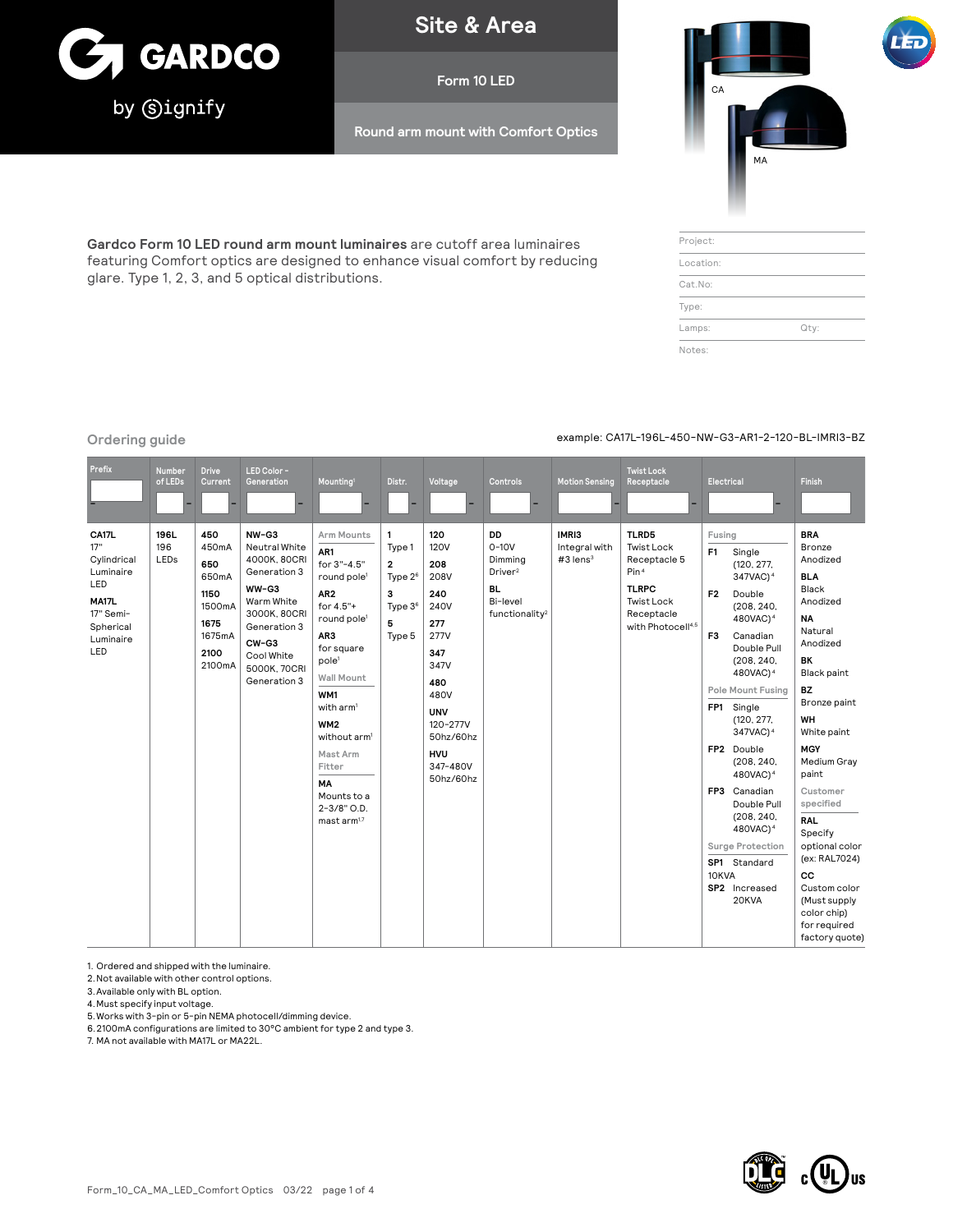# **Site & Area – Round Arm Mount with Comfort Optics**

**Accessories1** (order separately)

#### **Pole top fitters (one per pole):**

#### **PTF2-(F)**

Pole top fitter fits 2 3⁄8-2 1⁄2" OD x 4" depth tenon with 1, 2, 3 or 4 luminaires at 90°. Requires AR1.

# **PTF3-(F)**

Pole top fitter fits 3-3 1⁄2" OD x 6" depth tenon with 1, 2, 3 or 4 luminaires at 90°. Requires AR2.

1. Consult Signify to confirm whether specific accessories are BAA-compliant.

#### **Dimensions and EPA**



**PTF4-(F)**

Pole top fitter fits 3 1⁄2-4" OD x 6" depth tenon with 1, 2, 3 or 4

# **LED Wattage and Lumen Values - 4000K**

|                             |                   |                             |                      | Ave                    | Type 1          |                                                |                    | Type 2          |                      |                           | Type 3          |                      |                           | Type 5          |                      |                    |
|-----------------------------|-------------------|-----------------------------|----------------------|------------------------|-----------------|------------------------------------------------|--------------------|-----------------|----------------------|---------------------------|-----------------|----------------------|---------------------------|-----------------|----------------------|--------------------|
| Order Code                  | LED<br><b>QTY</b> | Svstem<br>Current  <br>(mA) | Color<br>Temp<br>(K) | Svstem<br>Watts<br>(W) | Lumen<br>Output | <b>BUG</b><br>Rating                           | Efficacy<br>(lm/W) | Lumen<br>Output | <b>BUG</b><br>Rating | <b>Efficacy</b><br>(lm/W) | Lumen<br>Output | <b>BUG</b><br>Rating | <b>Efficacy</b><br>(lm/W) | Lumen<br>Output | <b>BUG</b><br>Rating | Efficacy<br>(lm/W) |
| CA17L-196L-450-NW-G3-x-UNV  | 196               | 450                         | 4000                 | 21                     | 2528            | B1-U0-G1                                       | 121                | 2174            | B1-U0-G1             | 104                       | 2427            | B1-U0-G1             | 116                       | 2361            | B1-U0-G1             | 113                |
| CA17L-196L-650-NW-G3-x-UNV  | 196               | 650                         | 4000                 | 30                     | 3643            | B <sub>2</sub> -U <sub>0</sub> -G <sub>2</sub> | 121                | 3132            | B1-U0-G1             | 104                       | 3498            | B2-U0-G2             | 117                       | 3402            | B2-U0-G1             | 113                |
| CA17L-196L-1150-NW-G3-x-UNV | 196               | 1150                        | 4000                 | 51                     | 6228            | B3-U0-G3                                       | 122                | 5354            | B2-U0-G2             | 105                       | 5979            | B2-U0-G2             | 117                       | 5815            | B3-U0-G2             | 114                |
| CA17L-196L-1675-NW-G3-x-UNV | 196               | 1675                        | 4000                 | 74                     | 8691            | B3-U0-G3                                       | 118                | 7472            | B3-U0-G3             | 101                       | 8345            | B3-U0-G3             | 113                       | 8116            | B3-U0-G2             | 110                |
| CA17L-196L-2100-NW-G3-x-UNV | 196               | 2100                        | 4000                 | 93                     | 10400           | B3-U0-G3                                       | 112                | 8942            | B3-U0-G3             | 96                        | 9985            | B3-U0-G3             | 107                       | 9712            | B3-U0-G2             | 104                |

Values from photometric tests performed in accordance with IESNA LM-79 and are representative of the configurations shown. Actual performance may vary due to installation and environmental variables, LED and driver tolerances, and field measurement considerations. It is highly recommended to confirm performance with a photometric layout

NOTE: Some data may be scaled based on tests of similar (but not identical) luminaires. Contact factory for configurations not shown.

luminaires at 90°. Requires AR2. (F) Specify finish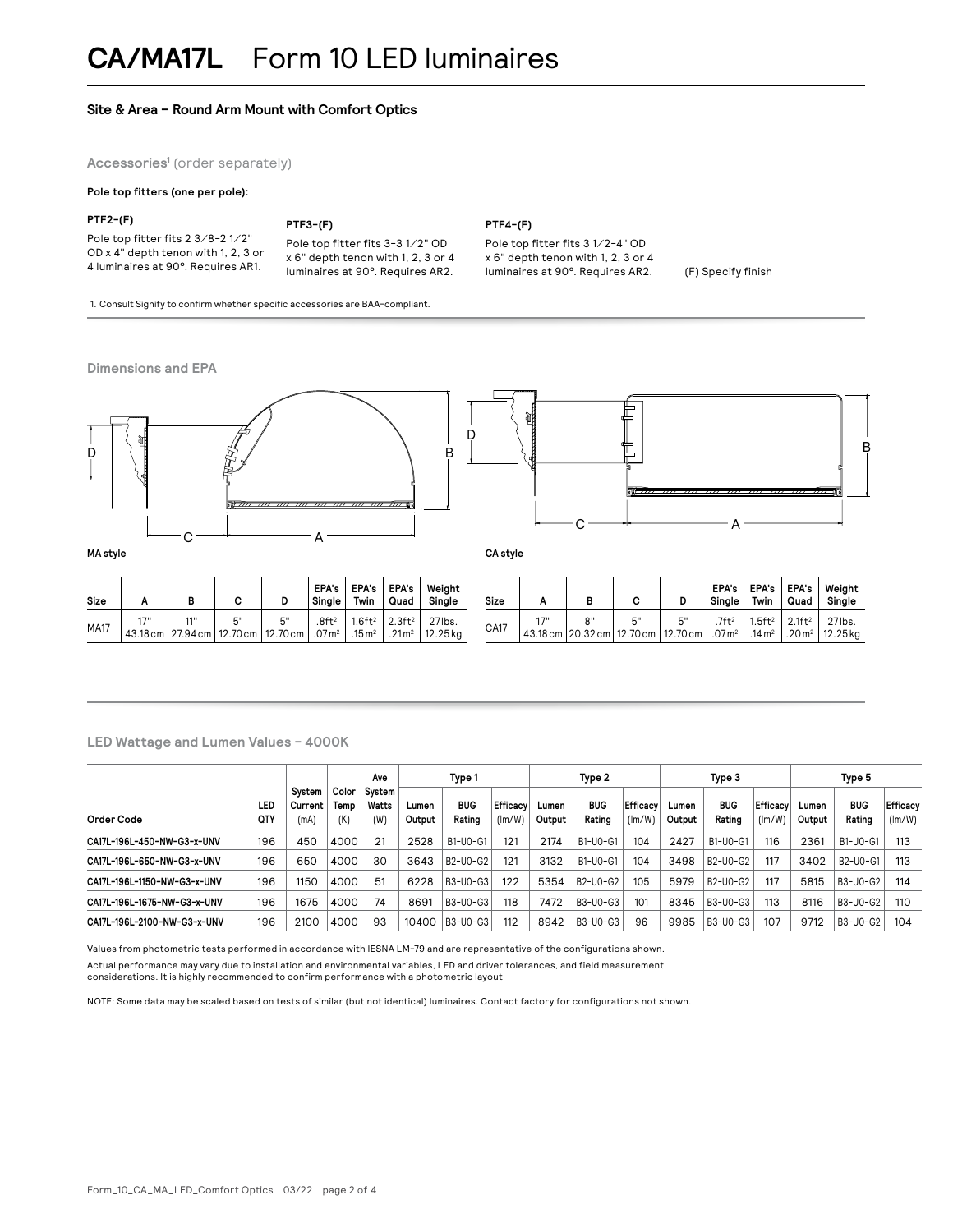# **Site & Area – Round Arm Mount with Comfort Optics**

# **LED Wattage and Lumen Values - 3000K**

|                             |            |                             | Ave                  | Type 1                 |                 |                      | Type 2             |                 |                      | Type 3             |                 |                      | Type 5                    |                 |                      |                    |
|-----------------------------|------------|-----------------------------|----------------------|------------------------|-----------------|----------------------|--------------------|-----------------|----------------------|--------------------|-----------------|----------------------|---------------------------|-----------------|----------------------|--------------------|
| Order Code                  | LED<br>QTY | System<br>Current  <br>(mA) | Color<br>Temp<br>(K) | Svstem<br>Watts<br>(W) | Lumen<br>Output | <b>BUG</b><br>Rating | Efficacy<br>(lm/W) | Lumen<br>Output | <b>BUG</b><br>Rating | Efficacv<br>(lm/W) | Lumen<br>Output | <b>BUG</b><br>Rating | <b>Efficacy</b><br>(lm/W) | Lumen<br>Output | <b>BUG</b><br>Rating | Efficacy<br>(lm/W) |
| CA17L-196L-450-WW-G3-x-UNV  | 196        | 450                         | 3000                 | 21                     | 2431            | B1-U0-G1             | 116                | 2090            | B1-U0-G1             | 100                | 2334            | B1-U0-G1             | 112                       | 2270            | B1-U0-G1             | 109                |
| CA17L-196L-650-WW-G3-x-UNV  | 196        | 650                         | 3000                 | 30                     | 3503            | B2-U0-G2             | 117                | 3012            | B1-U0-G1             | 100                | 3363            | B2-U0-G2             | 112                       | 3271            | B2-U0-G1             | 109                |
| CA17L-196L-1150-WW-G3-x-UNV | 196        | 1150                        | 3000                 | 51                     | 5988            | B3-U0-G3             | 117                | 5148            | B2-U0-G2             | 101                | 5749            | B2-U0-G2             | 113                       | 5591            | B3-U0-G2             | 110                |
| CA17L-196L-1675-WW-G3-x-UNV | 196        | 1675                        | 3000                 | 74                     | 8357            | B3-U0-G3             | 113                | 7185            | B3-U0-G3             | 97                 | 8024            | B3-U0-G3             | 109                       | 7804            | B3-U0-G2             | 106                |
| CA17L-196L-2100-WW-G3-x-UNV | 196        | 2100                        | 3000                 | 93                     | 10000           | B3-U0-G3             | 107                | 8598            | B3-U0-G3             | 92                 | 9601            | B3-U0-G3             | 103                       | 9338            | B3-U0-G2             | 100                |

## **LED Wattage and Lumen Values - 5000K**

|                             |            |                             |                      | Ave                    | Type 1          |                                                |                   | Type 2          |                      |                    | Type 3          |                                                |                           | Type 5          |                      |                    |
|-----------------------------|------------|-----------------------------|----------------------|------------------------|-----------------|------------------------------------------------|-------------------|-----------------|----------------------|--------------------|-----------------|------------------------------------------------|---------------------------|-----------------|----------------------|--------------------|
| Order Code                  | LED<br>QTY | System<br>Current  <br>(mA) | Color<br>Temp<br>(K) | System<br>Watts<br>(W) | Lumen<br>Output | <b>BUG</b><br>Rating                           | Efficacy<br>(lm/W | Lumen<br>Output | <b>BUG</b><br>Rating | Efficacv<br>(lm/W) | Lumen<br>Output | <b>BUG</b><br>Rating                           | <b>Efficacy</b><br>(lm/W) | Lumen<br>Output | <b>BUG</b><br>Rating | Efficacy<br>(lm/W) |
| CA17L-196L-450-CW-G3-x-UNV  | 196        | 450                         | 5000                 | 21                     | 2654            | B1-U0-G1                                       | 127               | 2282            | B1-U0-G1             | 109                | 2549            | B1-U0-G1                                       | 122                       | 2479            | B1-U0-G1             | 119                |
| CA17L-196L-650-CW-G3-x-UNV  | 196        | 650                         | 5000                 | 30                     | 3825            | B <sub>2</sub> -U <sub>0</sub> -G <sub>2</sub> | 128               | 3289            | B1-U0-G1             | 110                | 3673            | B <sub>2</sub> -U <sub>0</sub> -G <sub>2</sub> | 122                       | 3572            | B2-U0-G1             | 119                |
| CA17L-196L-1150-CW-G3-x-UNV | 196        | 1150                        | 5000                 | 51                     | 6539            | B3-U0-G3                                       | 128               | 5621            | B2-U0-G2             | 110                | 6278            | B2-U0-G2                                       | 123                       | 6105            | B3-U0-G2             | 120                |
| CA17L-196L-1675-CW-G3-x-UNV | 196        | 1675                        | 5000                 | 74                     | 9126            | B3-U0-G3                                       | 124               | 7846            | B3-U0-G3             | 106                | 8762            | B3-U0-G3                                       | 119                       | 8522            | B3-U0-G2             | 116                |
| CA17L-196L-2100-CW-G3-x-UNV | 196        | 2100                        | 5000                 | 93                     | 10920           | B3-U0-G3                                       | 117               | 9389            | B3-U0-G3             | 101                | 10485           | B3-U0-G3                                       | 113                       | 10197           | B3-U0-G2             | 110                |

Values from photometric tests performed in accordance with IESNA LM-79 and are representative of the configurations shown. Actual performance may vary due to installation and environmental variables, LED and driver tolerances, and field measurement considerations. It is highly recommended to confirm performance with a photometric layout

NOTE: Some data may be scaled based on tests of similar (but not identical) luminaires. Contact factory for configurations not shown.

# **Optical Distributions**